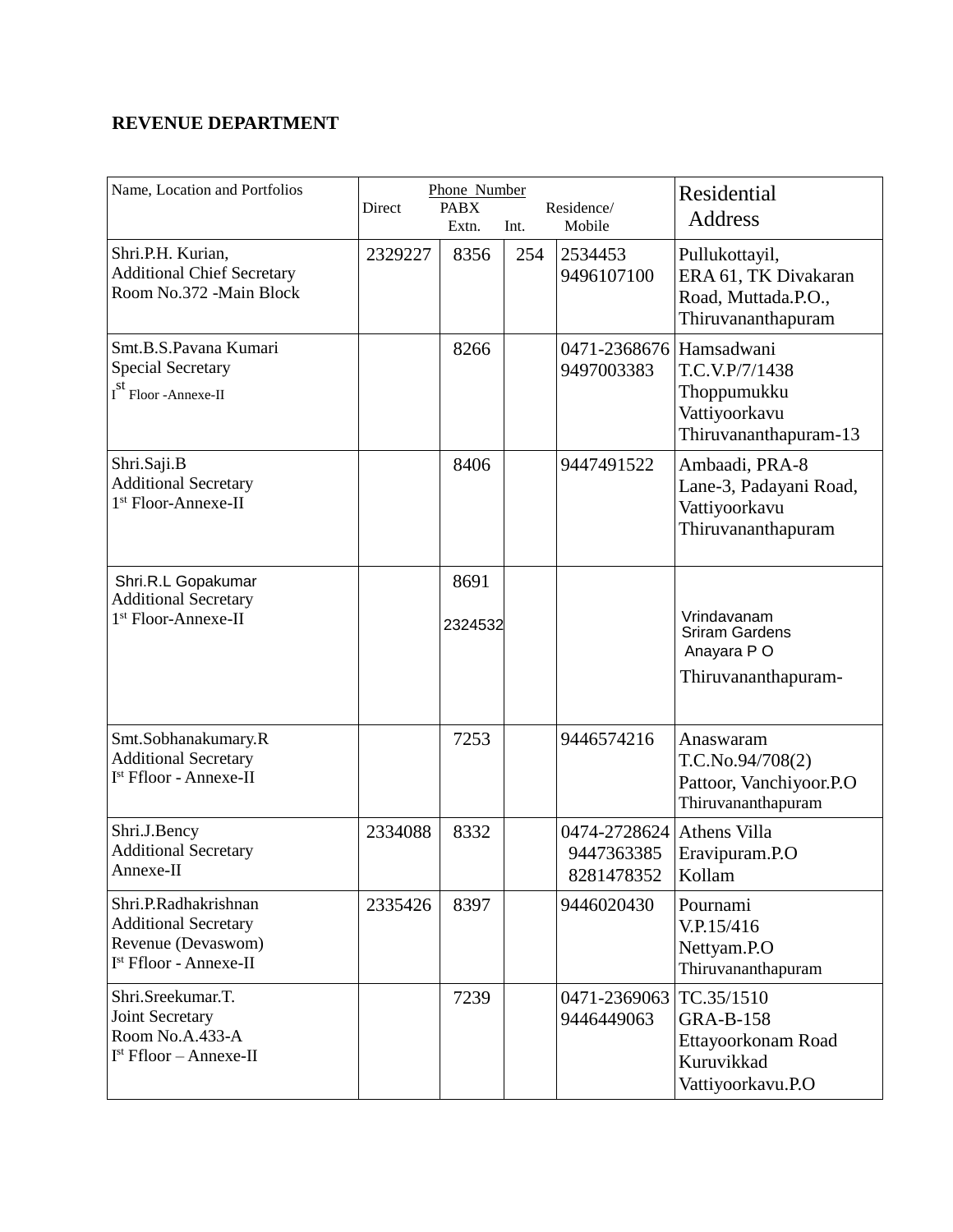|                                                                                |         |      |                                   | Thiruvananthapuram                                                                            |
|--------------------------------------------------------------------------------|---------|------|-----------------------------------|-----------------------------------------------------------------------------------------------|
| Shri.T.J.Unnikrishnan<br>Joint Secretary<br><b>Ist Floor-Annexe-II</b>         |         | 7154 | 9447074175                        | Thottathil Illam<br>Valiyakulangara<br>Oachira.P.O                                            |
| Shri.Santhosh Kumar.T.K<br><b>Deputy Secretary</b><br>Annexe-II- Ground Floor  |         | 7308 | 8301044784                        | Rajiv Nagar<br>Govt.Quarters<br>Melarannur<br>Karamana.P.O<br>Thiruvananthapuram              |
| Smt.Moly John.J.S<br><b>Deputy Secretary</b><br>Annexe-II                      | 2338788 | 8722 | 9497271824                        | Udyanam<br>DN-574, Darsan Nagar<br>Perurkada.P.O<br>Thiruvananthapuram<br>695005              |
| Shri.Sajukumar.N<br><b>Under Secretary</b><br>2 <sup>nd</sup> Annexe-Ist Floor |         | 8236 | 0471-2443866 Shalem<br>9497003866 | T.C.95/2067,<br>Kannammoola<br>Medical College.P.O                                            |
| Smt.M.Sheela<br><b>Under Secretary</b><br>$2nd$ Annexe                         |         | 8476 | 9495939949                        | Srichaitharyam<br>T.C.6/1352(4)<br>Padayani Road<br>Maruthankuzhi<br>Vattiyoorkavu.P.O.695013 |
| Smt.Suchithra.C.S<br><b>Under Secretary</b><br>Annexe-II                       |         | 8453 | 9446390088                        | Priyamvada<br><b>NCC Road</b><br>Peroorkada<br>Thiruvananthapuram-5                           |
| Smt.Reji Rajendran<br><b>Under Secretary</b><br><b>First Floor-Annex-II</b>    |         | 8361 | 9495535059                        | Pulikkal<br>PRA-25A<br>Rose Nagar<br>Sreekariyam<br>Thiruvananthapuram                        |
| Smt.M.A.Rajeena Beegum<br><b>Under Secretary</b><br>Annexe-II                  |         | 8150 | 9847043234                        | TC.20/1673<br>Darul Barketh<br>Kunjalumoodu<br>Karamana.P.O<br>Thiruvananthapuram-2           |
| Shri.Jafferkhan.S<br><b>Under Secretary</b><br>I <sup>st</sup> Floor-AnnexII   |         | 8154 | 9446411038                        | Afzals<br>Ponnara Nagar<br>Nedumangad.P.O<br>Thiruvananthapuram                               |